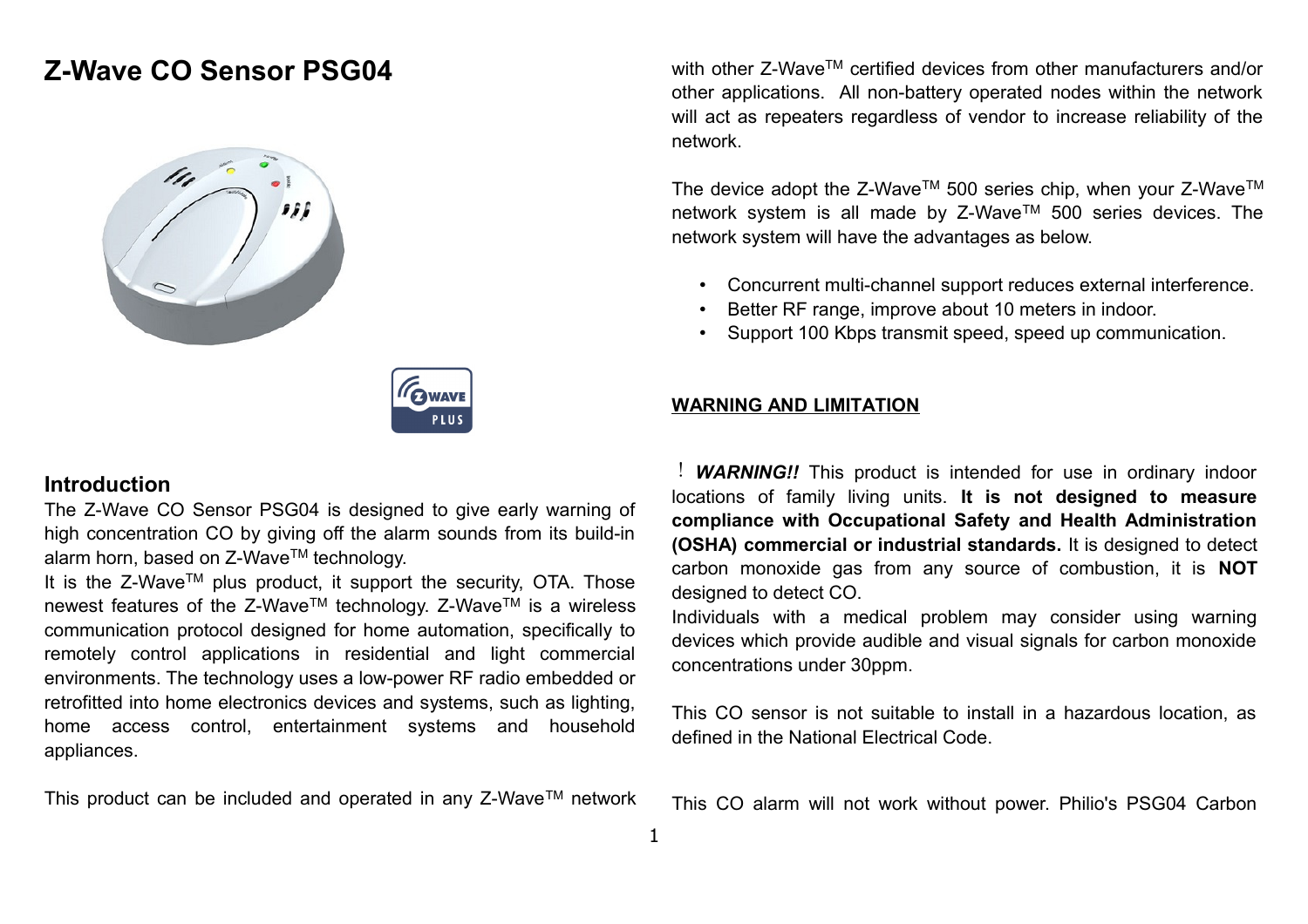Monoxide sensor will not work if the battery power is disconnected or cut off for any reason. Additionally, carbon monoxide must reach the CO alarm unit for the proper performance of CO gas detection.

Carbon monoxide alarms may wear out because they contain electronic parts that fail at any time. Test your CO alarm at least every week (see the section "TEST AND SILENCE YOUR CO ALARM").

# **Add to/Remove from Z-WaveTM Network**

There is one button on the device. It can be used to add, remove, reset or association from Z-WaveTM network.

In the first time, add the device into the Z-WaveTM network. First, make sure the primary controller is in the add mode. And then insert battery to power on the device. Press the button once to start the NWI (Network Wide Inclusion) mode. And it should be added in 5 seconds. **Notice:** Including a node ID allocated by Z-Wave™ Controller means "**Add**" or "**Inclusion**". Excluding a node ID allocated by Z-WaveTM Controller means "**Remove**" or "**Exclusion**".

| <b>Function</b> | <b>Description</b>                                       |  |  |
|-----------------|----------------------------------------------------------|--|--|
|                 | 1. Have Z-Wave™ Controller entered inclusion mode.       |  |  |
| Add             | 2. Pressing button three times within 1.5 seconds to     |  |  |
|                 | enter the inclusion mode.                                |  |  |
|                 | 3. After add successful, the device will wake to receive |  |  |
|                 | the setting command from Z-Wave™ Controller              |  |  |
|                 | about 20 seconds.                                        |  |  |

| Remove             | Have Z-Wave™ Controller entered exclusion mode.<br>$1_{-}$<br>2. Pressing button three times within 1.5 seconds to<br>enter the exclusion mode.<br>Node ID has been removed.                                                                                                                                             |
|--------------------|--------------------------------------------------------------------------------------------------------------------------------------------------------------------------------------------------------------------------------------------------------------------------------------------------------------------------|
|                    | 1. Product has a DSK string, you can key in first five<br>digit to increment smart start process, or you can<br>scan QR code.                                                                                                                                                                                            |
|                    | Ex:mydsk                                                                                                                                                                                                                                                                                                                 |
|                    | 10209-46687-52248-13629-04783-07465-15776-56519                                                                                                                                                                                                                                                                          |
| <b>Smart Start</b> | 2. SmartStart enabled products can be added into a Z-<br>Wave network by scanning the Z-Wave QR Code<br>present on the product providing SmartStart<br>inclusion. No further action is required and the<br>SmartStart product will be added automatically<br>within 10 minutes of minutes On in the network<br>vicinity. |
|                    | Notice: Use this procedure only in the event that                                                                                                                                                                                                                                                                        |
|                    | the primary controller is lost or otherwise                                                                                                                                                                                                                                                                              |
| Reset              | inoperable.<br>1. Pressing button four times within 1.5 seconds and<br>do not release the button in the 4 <sup>th</sup> pressed.                                                                                                                                                                                         |
|                    | 2. After 3 secands and release the button within 2<br>seconds.                                                                                                                                                                                                                                                           |
|                    | 3. IDs are removed and all settings will reset to factory<br>default.                                                                                                                                                                                                                                                    |
| Association        | 1. Have Z-Wave™ Controller entered association<br>mode.                                                                                                                                                                                                                                                                  |
|                    | 2. Pressing button three times within 1.5 seconds to<br>enter the association mode.                                                                                                                                                                                                                                      |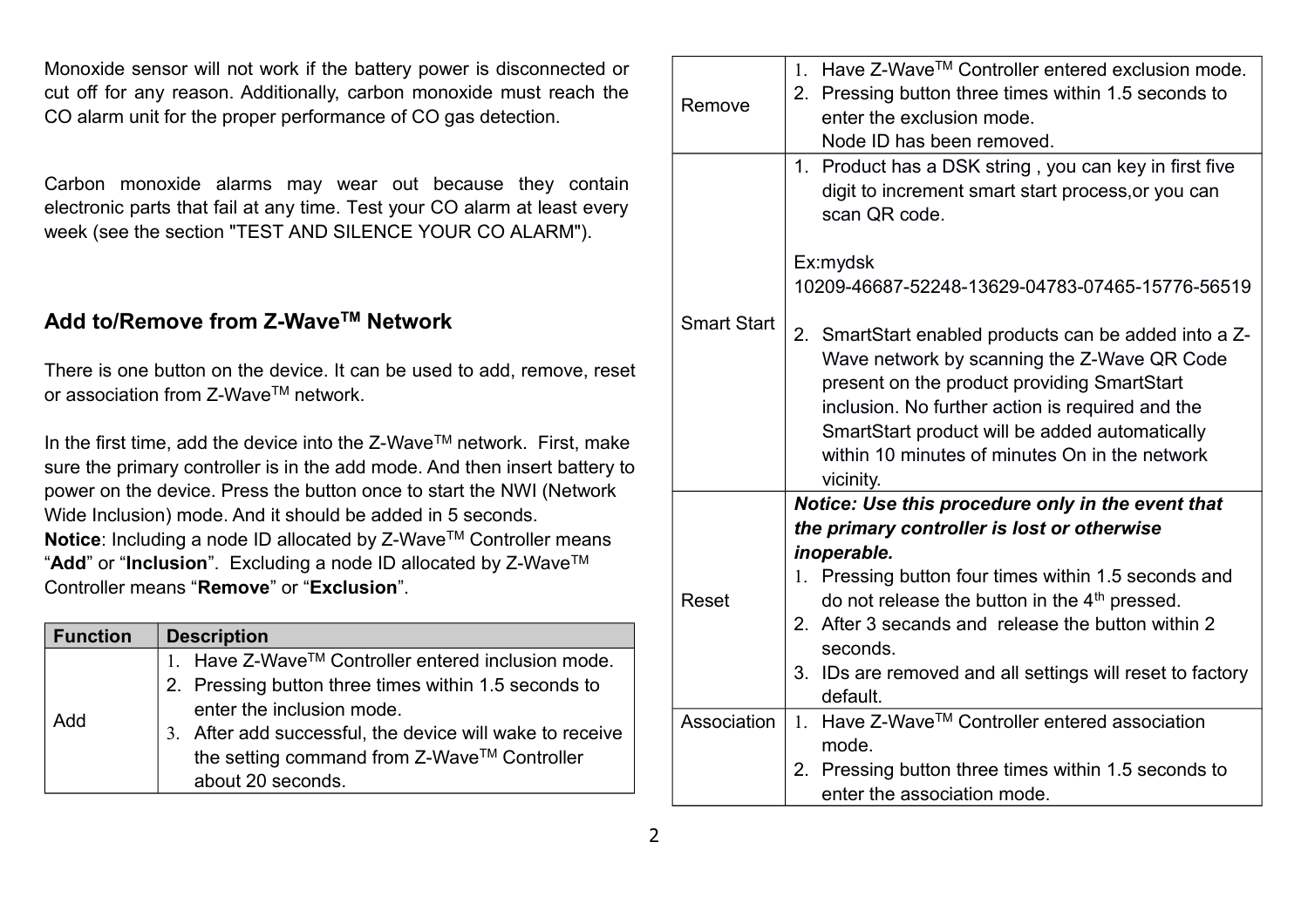|                                                             | Note: The device support 1 groups. This group is for    |  |
|-------------------------------------------------------------|---------------------------------------------------------|--|
|                                                             | receiving the report message, like triggered event etc. |  |
|                                                             | This group support 4 nodes maximum.                     |  |
| • Failed or success in add/remove the node ID can be viewed |                                                         |  |

from Z-WaveTM Controller.

**Notice 1:** Always RESET a Z-Wave™ device before trying to add it to a Z-WaveTM network

## **Z-WaveTM Notification**

After the device adding to the network, it will wake-up once per day in default. When it wake-up it will broadcast the "Wake Up Notification" message to the network, and wake-up 10 seconds for receive the setting commands.

The wake-up interval minimum setting is 30 minutes, and maximum setting is 120 hours. And the interval step is 30 minutes.

If the user want to wake-up the device immediately, please press the button once. The device will wake-up 10 seconds.

### **Z-WaveTM Message Report**

When CO Sensor detects, the device will report the trigger event and also report the battery status.

In default the device will using Notification Report to represent the trigger event.

#### **\* CO Detected/Test Report:**

When the CO Sensor detects CO, the device will unsolicited to send the CO detected (0x02) report to the nodes in the group 1. When the device is in alarm test mode, the device will unsolicited to send the CO Sensor test (0x03) report to the nodes in the group 1.

Notification Report (V8)

Notification Type: CO (0x02) Event: CO detected, Unknown Location (0x02) CO Alarm Test (0x03)

### **\* Tamper Report:**

When the tamper is pressed, the device will into the alarm state. In that state, if tamper is released, the yellow LED will light on and the device will unsolicited to send the report to the nodes in the group 1.

#### Notification Report (V8)

Notification Type: Home Security (0x07) Event: Tampering. Product covering removed (0x03)

**Notice :** When the event triggered, the device will report the messages to the nodes in the group 1. The messages also include the tamper status.

#### **\*Timing Report:**

Beside the event triggered could report message, the device also support the timing unsolicited report of the status.

- Bettery level report: Every 6 hours report once in default, It could be changed by setting the configuration NO.1.
- Low battery report: When the battery level is too low, every 30 minutes will report once.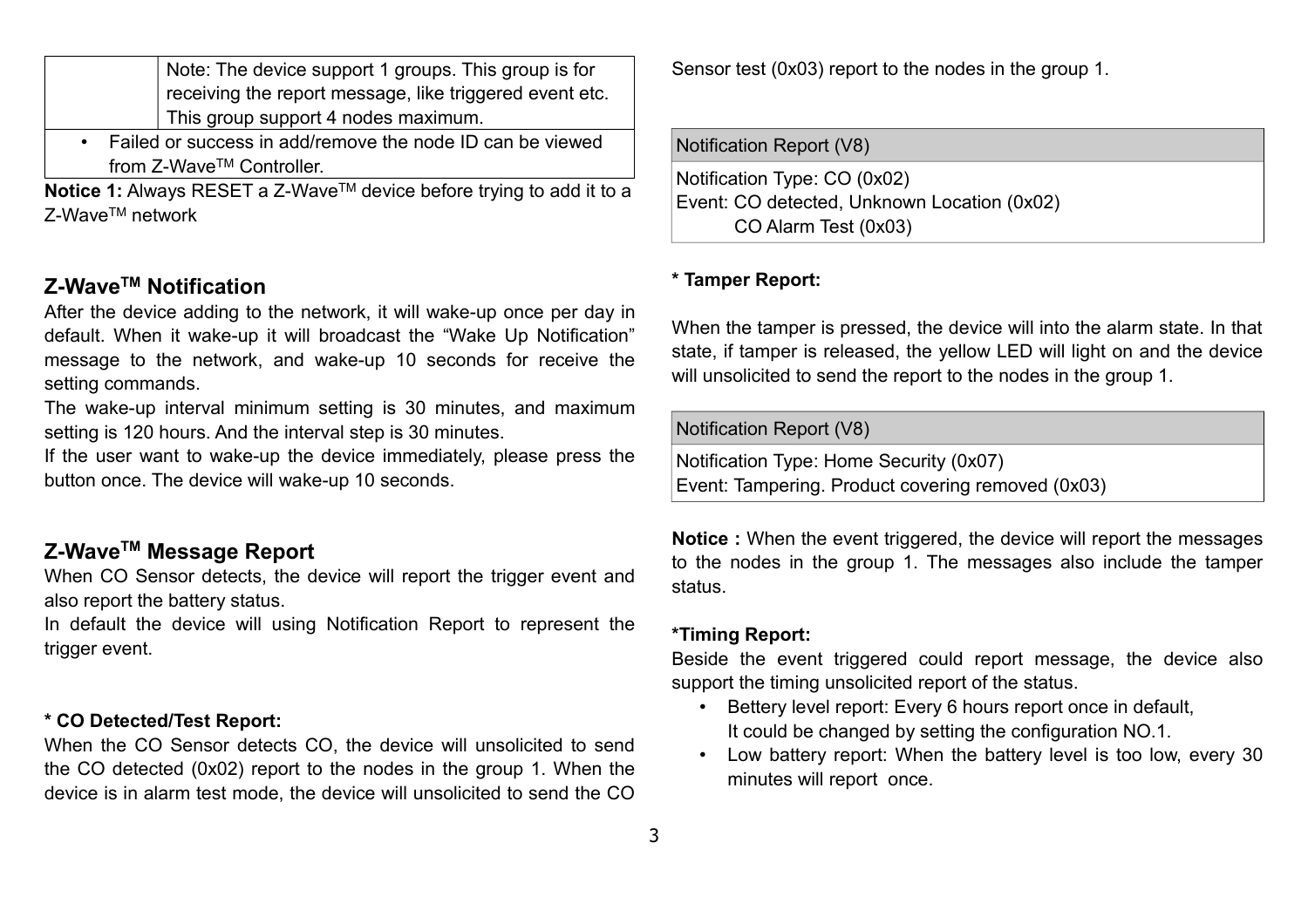## **Power Up Procedure**

### **\* Wake**

When the device power on, the device will wake about 20 seconds. In this duration, the controller can communicate with the device. Normally the device is always sleeping to save the battery energy.

# **Over The Air (OTA) Firmware Update**

The device support the Z-Wave firmware update via OTA.

Let the controller into the firmware update mode, and then press the

button once to start the update.

Please don't remove the battery, otherwise it will cause the firmware broken, and the device will no function.

After update finish, it is recommended that the user power up the device. Caution: After remove the battery, please wait about 30 seconds, and then re-install the battery.

### **INSTALLING YOUR CO Sensor**

Philio Carbon Monoxide Sensor PSG04 is easy to install to protect you and your family in your home, cottage, cabin and office.

**To install the CO Sensor (See figure 2 as below):**

1.At the place where you are going to install the alarm, draw a horizontal line six (6) inches long.

2.Remove the mounting bracket from your unit by rotating it counterclockwise.

3.Place the bracket so that the two longest hole slots are aligned on the line. In each of keyhole slots, draw a mark to locate a mounting plug and screw.

4.Remove the bracket.

- 5.Using a 3/16-inch (5mm) drill bit, drill two holes at the marks and insert wall plugs.
- 6.Using the two screws and wall plugs (all supplied), attach the bracket to the wall.

7.Line up the side slot of the bracket and the alarm. Push the alarm onto the mounting bracket and turn

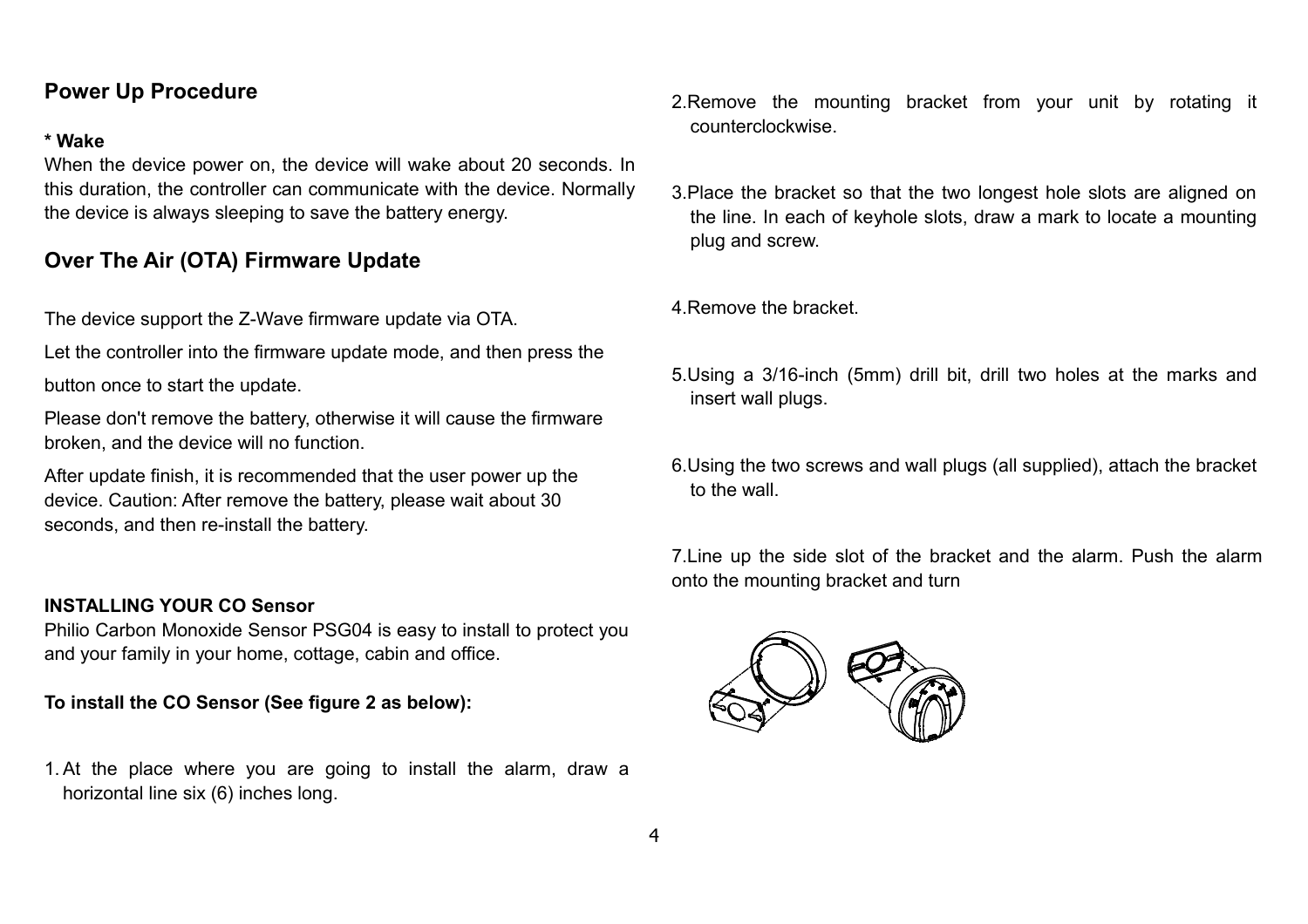### **INSTALLING / REPLACING BATTERY**

To install or replace the batteries in your CO Sensor PSG04, please perform the following steps:

1. Gently press the transparent locker (see figure 3 as below) and flip open the battery cover to expose the battery compartment.

2.Remove the old batteries and properly dispose of them as recommended by the battery manufacturer.



Figure 3.

- 3.When reinstall the new batteries, note the polarity illustration in the bottom of the battery compartment.
- 4.Reinstall the new batteries, make sure to carefully seat the red battery warning flags in the recess of the battery well.
- 5.Gently close the battery cover. The battery cover of your CO Sensor will not close if all three AA batteries are not properly installed.

6.The unit will chirp for approximately 0.5 second and all the LED will

flash for 0.5 second. after batteries are properly installed.

### **Recommended battery:**

Three AA batteries have been included with your purchase. When replacing the batteries, we recommend use of following mentioned type of batteries:

3 pieces of AA 1.5V Energizer # E91 Alkaline battery; the battery life is at least one year under normal operation condition.

or 3 pieces of AA 1.5V Energizer #L91 lithium battery; the battery life is at least one year under normal operation condition.

or 3 pieces of AA 1.5V GP #LR6 lithium battery; the battery life is at least one year under normal operation condition.

! *WARNING!!* Use only Batteries specified in manual. Use of a different battery may have a detrimental effect on alarm operation.

*Caution!!* Constant exposures to high or low temperatures or high humidity may reduce battery life.

#### **TEST AND SILENCE YOUR CO ALARM**

The test/silence button is used to test if the CO sensor is working properly and to mute the unit during alarm.

#### **Test the unit**:

Press the test button and you should hear 4 short beeps with a corresponding three LED flashes in 5 seconds, this cycle will repeat one more time.

Familiarize yourself and your family members with this alarm pattern as this testing simulates a actual CO sensor condition.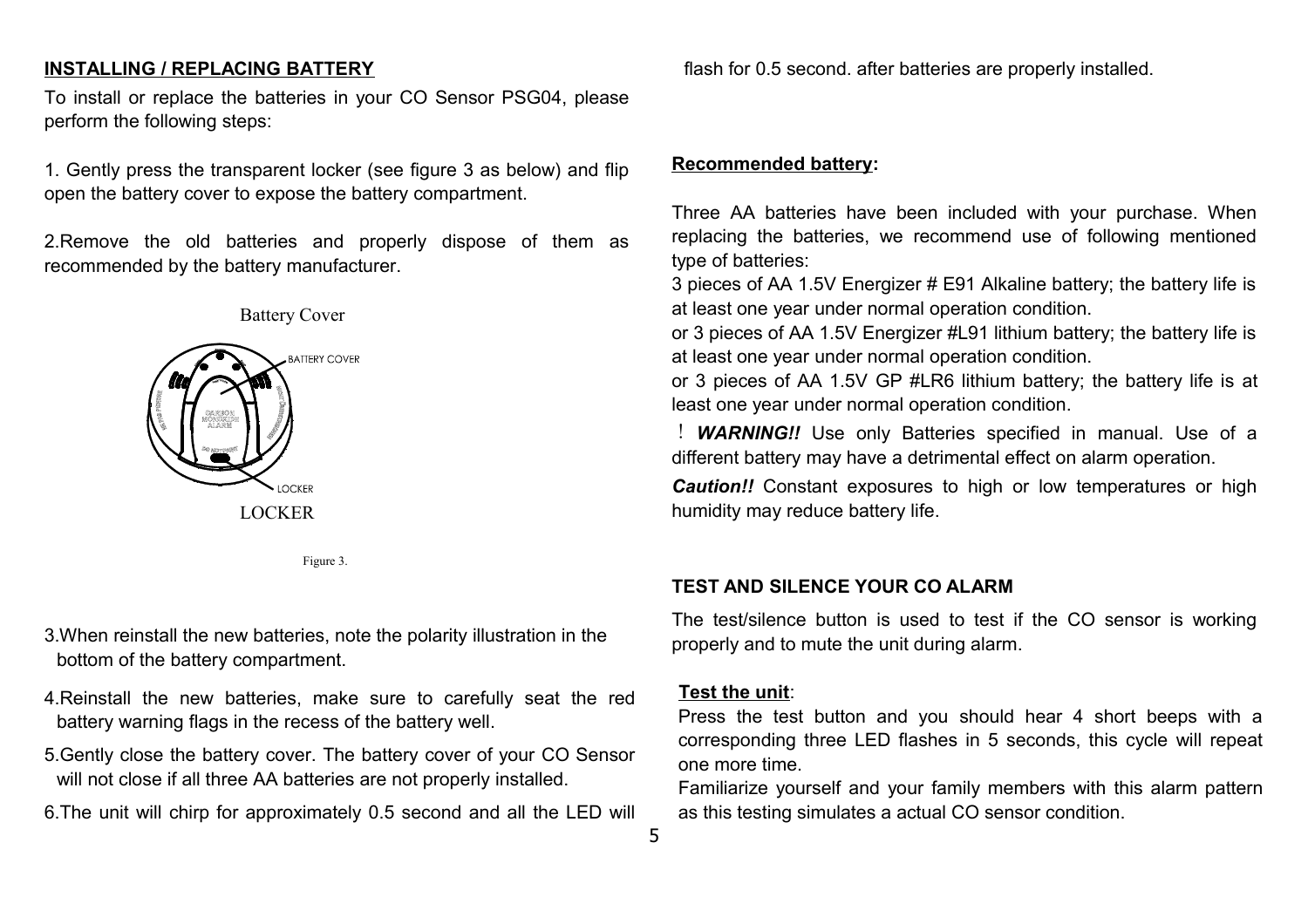### **Silence the unit :**

If the CO sensor is sounding, pressing the test/Mute button will have the alarm muted while at the same time red LED keeps flashing. After 4 minutes, if the CO concentration caused the alarm still remains at alarming condition, the CO sensor will reactivate.



**Test Key / Mute Key**

#### **TAKING CARE OF YOUR CO ALARM**

You have to maintain the CO sensor frequently to ensure it working properly. Few tips are provided for you to take care of your CO sensor PSG04:

(a)Use a vacuum cleaner to clean the CO sensor cover once a month, using the soft brush attachment, never use water, cleaners as they may damage the unit.

(b)Press the Test/Mute button to test its operating function once every week.

#### **MEANING OF LED LIGHT & SOUND**

The red, green, yellow LED light and sound turn on and/or off to indicate various situations. There are a few different LED light and sound operations:

**Power on mode:** Three LEDs blink and buzzer beeps for 0.5 second as soon as the batteries are installed.

**Stand-by mode**: green LED flashes once in every 60 seconds, which means the unit is receiving power and also indicates it is functioning properly.

**CO Alarm mode:** When the unit sensors CO which is at alarming level , the red LED light flashes rapidly and buzzer sounds loudly with repeating 4 quick beeps and pause 5 seconds and then 4 quick beeps.

**Low battery warning mode:** The yellow LED flashes once in a minute and the buzzer chirps also once in a minute. This warning should last for up to 30 days, but please replace the battery asap before battery power is completely exhausted.

**Malfunction (Error) mode:** The yellow LED flashes three times in a minute and buzzer chirps once in a minute. This indicates the unit is malfunctioned and needs to be replaced.

**Low sensitivity (Aging) mode:** The yellow LED flashes twice in a minute and buzzer chirps once in a minute. This means unit needs to be replaced.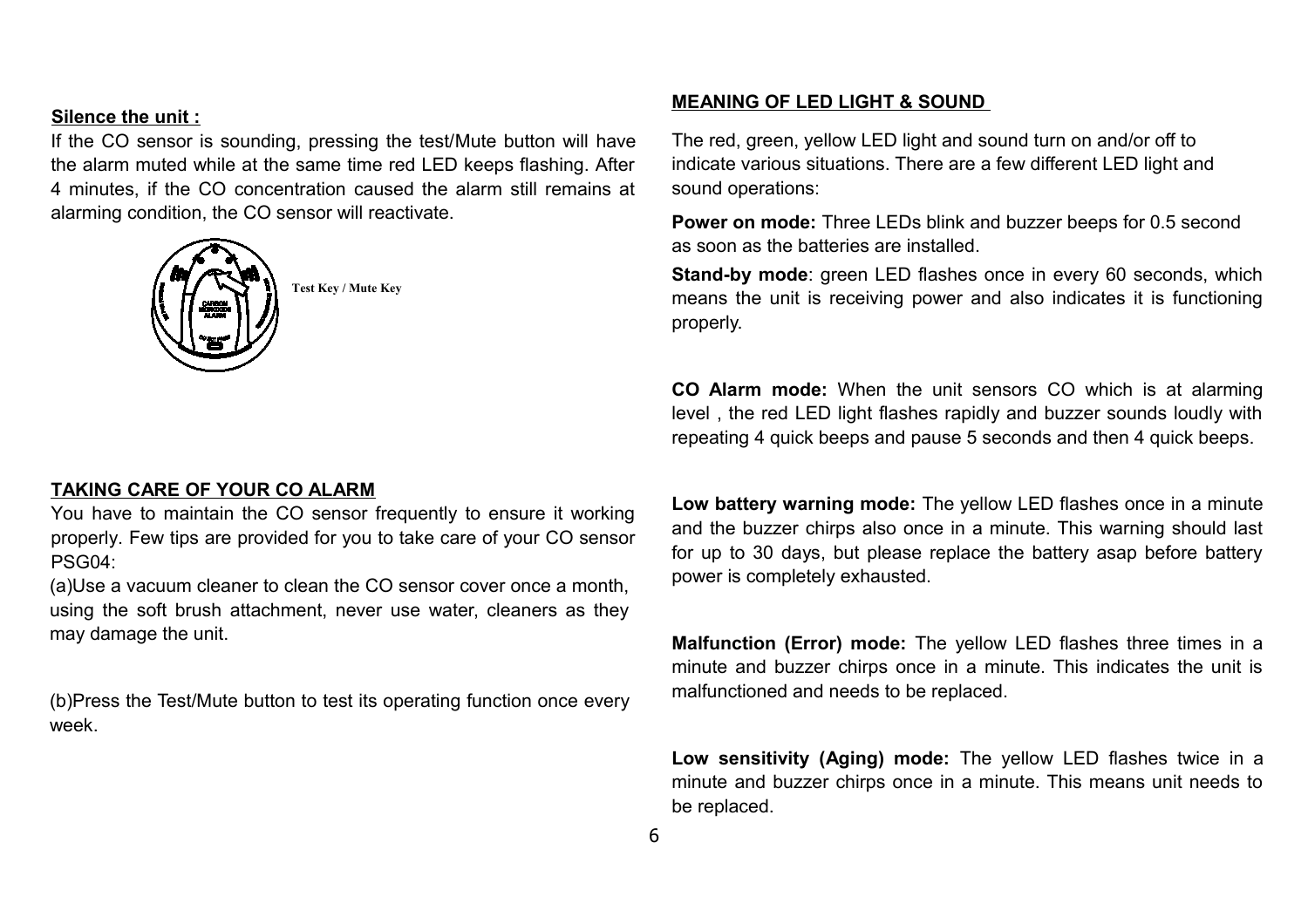**End of life signal mode:** The yellow LED flashes four times in a minute and buzzer chirps once in a minute. This indicate the CO alarm unit is reaching the end of this useful life (around 5 years after the unit is purchased), please replace with the new CO alarm.

**Tamper mode:** The buzzer chirps once in a minute and the yellow LED is steadily on .until the CO alarm unit is mounted back to the bracket properly.



#### **ACTIONS TO TAKE WHEN CO ALARM SOUNDING**

!*WARNING!!* **Actuation of your CO alarm indicates the presence of carbon monoxide (CO) which can kill you. If alarm sounds :**

**1.Operate Mute button** 

- **2. Call your emergency services or fire department or 911**
- **3. Immediately move to the fresh air –outdoor or by an open door window.**

In case of harmful levels of CO gas being detected, your CO sensor PSG04 will go into a CO alarm mode as mentioned above. in " CO

Alarm Mode" Try to take the following necessary actions immediately:

- (a) If there is anyone experiencing the effects of carbon monoxide poisoning such as headache, dizziness, nausea or other flu-like symptoms, call your fire department right away or 911. You should evacuate all the people in the premises immediately. Do a head count to check that everybody is accounted for.
- (b) Do not re-enter the premises until the problem has been corrected and the CO gas has been dispersed out and a safe level is reached.
- (c) If no symptoms exist, immediately ventilate the home by opening windows and doors. Turn off fuel burning appliances and call a qualified technician or your utility company to inspect and repair your problem before restarting appliances.

Normally an activation of the CO alarm indicates the presence of CO gas. However, the CO gas can be extremely fatal, if it is not detected. The source of the CO gas may come from several possible situations, please refer to the list of sources of carbon monoxide in page 1.

*CAUTION!!* This CO alarm will only indicate the presence of CO gas at the sensor. However, you have to be aware that the CO gas may be present in other areas in the premises.

#### **LOCATIONS TO INSTALL YOUR CO ALARM**

Since CO gas moves freely in the air, the suggested location is in or as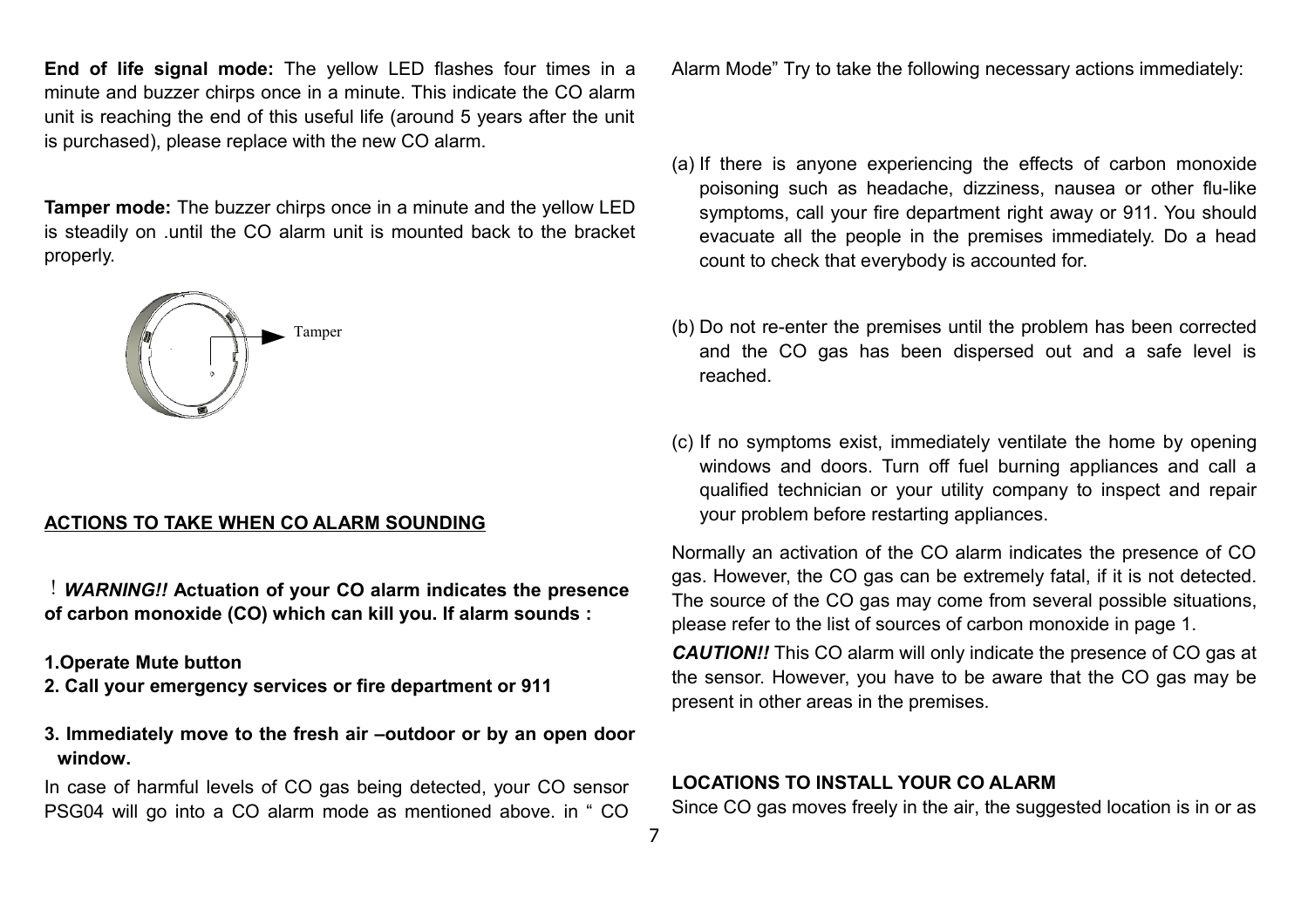near as possible to sleeping areas of the home. The human body is most vulnerable to the effects of CO gas during sleeping hours. For maximum protection, a CO alarm should be located outside primary sleeping areas or on each level of your home. In the **figure 1** below, are suggested locations in the home. The electronic sensor detects carbon monoxide, measures the concentration and sounds a loud alarm before a potentially harmful level is reached.



Figure 1: Location for placing CO alarm for A multi-floor

CO alarms for minimum security

#### **Do not place the CO alarm in the following areas:**

- (a) Where the temperature may drop below  $40^{\circ}F(4.4^{\circ}C)$  or exceed 100℉ (37.8℃)
- (b) Near paint thinner fumes
- (c) Within 5 feet (1.5 meter) of open flame appliances such as furnaces, stoves and fireplaces
- (d) In exhaust streams from gas engines, vents, flues or chimneys
- (e) Do not place in close proximity to an automobile exhaust pipe; this

will damage the Alarm

# **Z-Wave Supported Command Class**

The device supports the security function.when the device include with a security controller, the device will auto switch to the security mode.In the security mode, the follow commands need using Security CC wrapped to communicate.

| <b>Command Class</b>         | Version        | <b>Required Security Class</b>        |
|------------------------------|----------------|---------------------------------------|
| Z-Wave Plus Info             | $\overline{2}$ | None                                  |
| <b>Battery</b>               | 1              | <b>Highest granted Security Class</b> |
| <b>Notification</b>          | 8              | <b>Highest granted Security Class</b> |
| Association                  | $\overline{2}$ | <b>Highest granted Security Class</b> |
| Configuration                | 1              | <b>Highest granted Security Class</b> |
| <b>Manufacturer Specific</b> | $\overline{2}$ | <b>Highest granted Security Class</b> |
| Version                      | 3              | <b>Highest granted Security Class</b> |
| <b>Sensor Binary</b>         | $\overline{2}$ | <b>Highest granted Security Class</b> |
| Wake Up                      | $\overline{2}$ | <b>Highest granted Security Class</b> |
| <b>Association Grp Info</b>  | 1              | <b>Highest granted Security Class</b> |
| Powerlevel                   | 1              | <b>Highest granted Security Class</b> |
| Device Reset Locally 1       | 1              | <b>Highest granted Security Class</b> |
| Security 0                   | 1              | None                                  |
| Security 2                   | 1              | None                                  |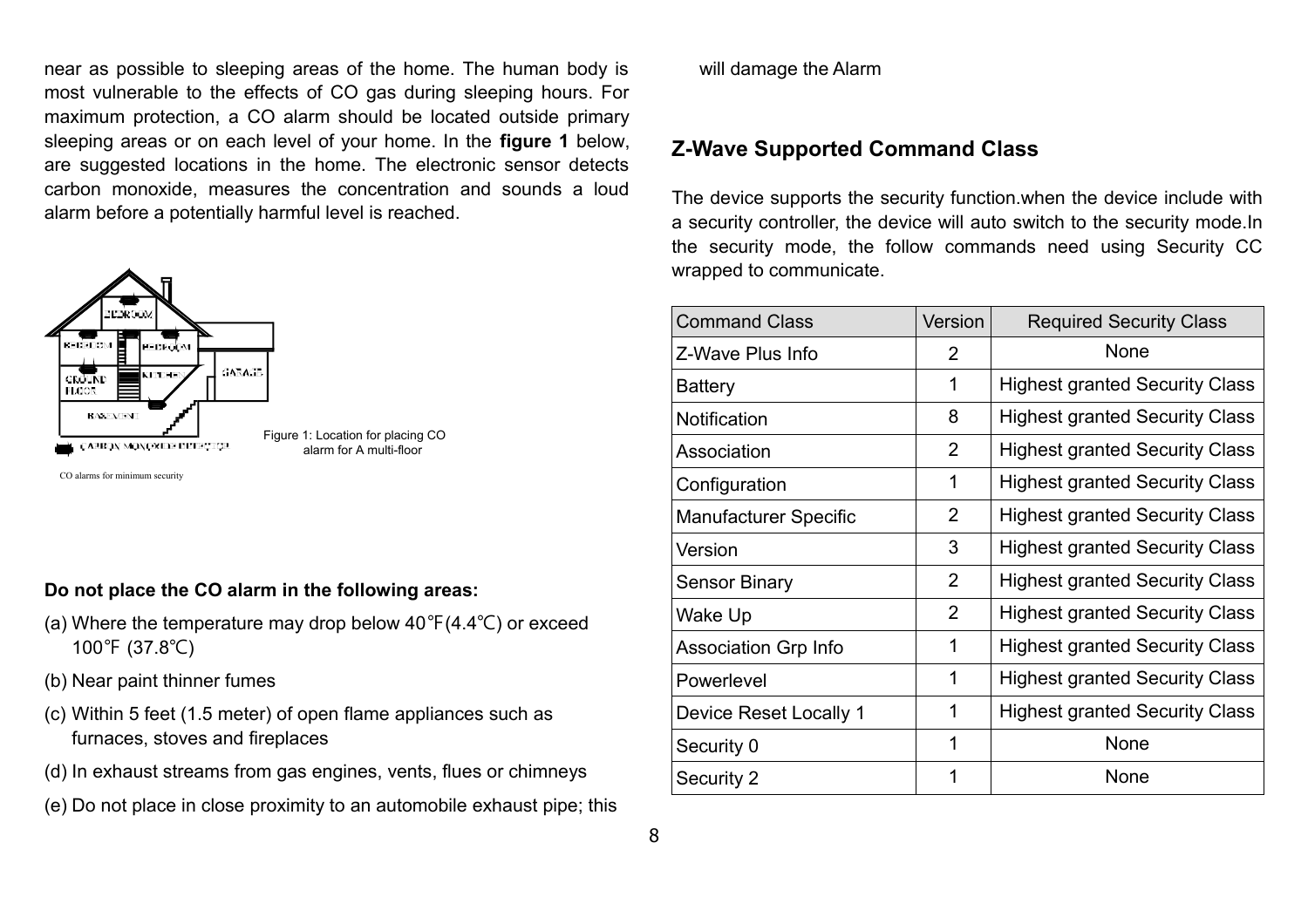| Firmware Update Meta Data | 4 | <b>Highest granted Security Class</b> |
|---------------------------|---|---------------------------------------|
| Supervision               |   | <b>None</b>                           |
| Transport Service         |   | <b>None</b>                           |

## **Z-Wave Configuration Settings**

### **Notice:**

\* All of the configuration, the data size is 1.

| NO. | <b>Name</b>                                     | Def. | Valid     | <b>Description</b>                                                                                                                                                       |
|-----|-------------------------------------------------|------|-----------|--------------------------------------------------------------------------------------------------------------------------------------------------------------------------|
|     | Auto<br>Report<br><b>Battery</b><br><b>Time</b> | 12   | $0 - 127$ | The interval time for auto report the<br>battery level.<br>0 means turn off auto report<br>battery. Each tick means 30<br>minutes. The default value is 12(6)<br>hours). |

## **Specifications**

| <b>Operating Voltage</b>     | DC4.5V (3 x AA 1.5V alkaline battery)                     |
|------------------------------|-----------------------------------------------------------|
| <b>Battery life</b>          | Up to one year                                            |
| <b>Operating Temperature</b> | $[0^{\circ}$ C ~ 50°C (85% humidity)                      |
| Storage Temperature          | $\frac{1}{20}$ C ~ 60°C                                   |
| <b>IRF Range (distance)</b>  | Minimum 40M in door and 100M in<br>outdoor, line of sight |

| <b>Frequency Range</b>                | 868.40MHz; 869.85MHz (EU)             |
|---------------------------------------|---------------------------------------|
|                                       | 908.40MHz; 916.00MHz (US)             |
|                                       | 916.00 MHz (IL), (Israel), (PSG04-IL) |
|                                       | 922~927MHz (Japan)                    |
|                                       | 920~924MHz (Taiwan; Korea)            |
|                                       | 865.20 MHz (IN),                      |
|                                       | 869.00 MHz (RU),                      |
|                                       | 921.40 MHz, 919.80 MHz (ANZ),         |
| <b>IRF Maximum Power</b><br>(peak)    | +5dBm (peak)                          |
| <b>IRF Maximum Power</b><br>(Average) | -10dBm (Average)                      |
| <b>RF Modulation Type</b>             | <b>FSK (Frequency-Shift Keying)</b>   |

Sensitivity: Meet UL2034 standard

## **This CO sensor PSG04 meets following mentioned response times:**

At 70ppm, the unit must alarm within 60-240 minutes

At 150ppm, the unit must alarm within 10-50 minutes At 400ppm, the unit must alarm within 4-15 minutes

Range: Minimum 40 meters indoor, 100 meters outdoor line of sight. **Alarm audibility:** Over 85dB at 3m Operating Temperature:  $0^{\circ}$ C ~ 40°C For indoor use only.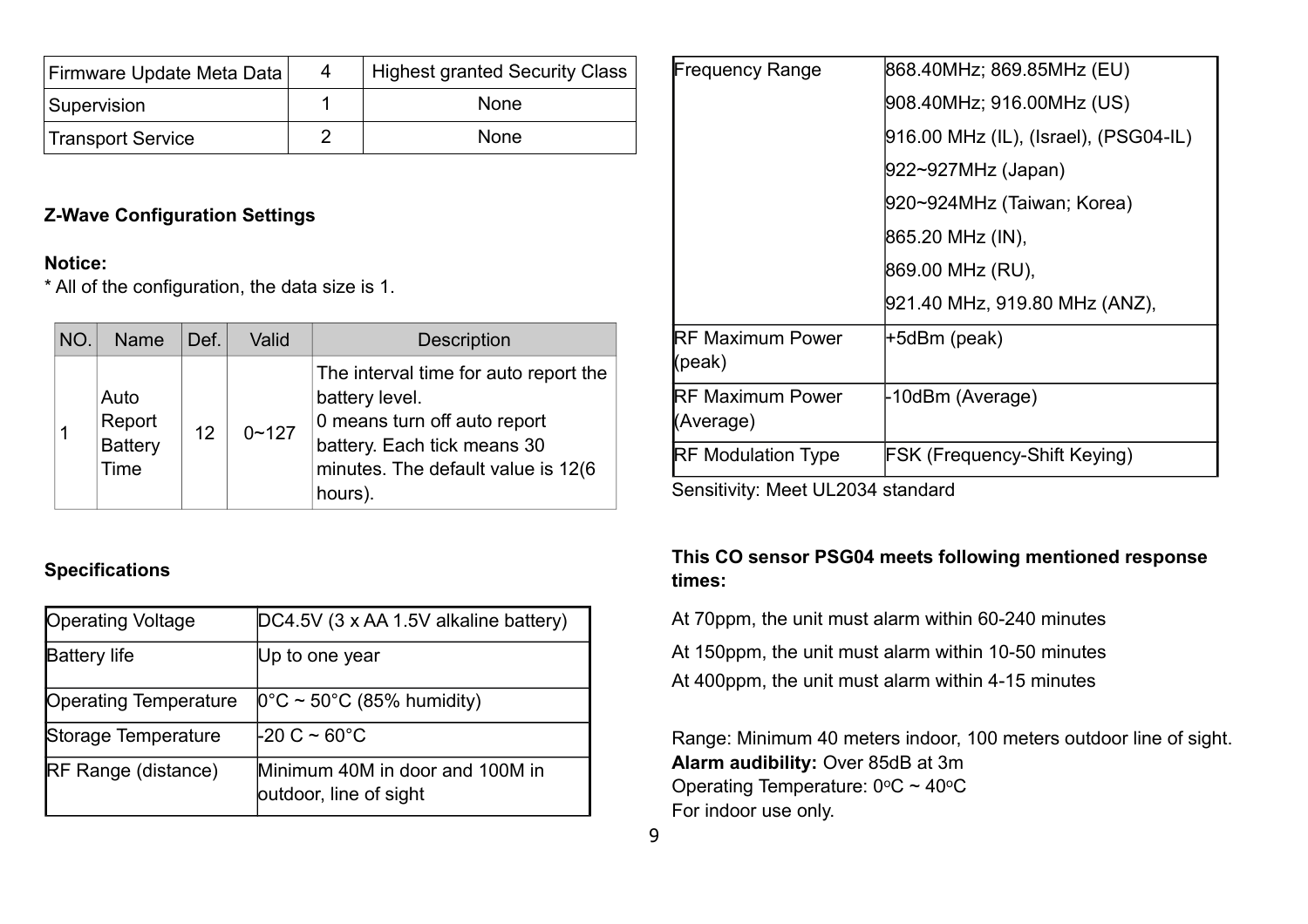**Size:** 12.5cm diameter x 3.5cm depth

Specifications subject to change without notice due to continuing product improvement.



**FCC ID: RHHPSG04** 

## **FCC Interference Statement**

This equipment has been tested and found to comply with the limits for a Class B digital device, pursuant to Part 15 of the FCC Rules. These limits are designed to provide reasonable protection against harmful interference in a residential installation. This equipment generates, uses and can radiate radio frequency energy and, if not installed and used in accordance with the instructions, may cause harmful interference to radio communications. However, there is no guarantee that interference will not occur in a particular installation. If this equipment does cause harmful interference to radio or television reception, which can be determined by turning the equipment off and on, the user is encouraged to try to correct the interference by one of the following measures:

- Reorient or relocate the receiving antenna.
- Increase the separation between the equipment and receiver.
- Connect the equipment into an outlet on a circuit different from that to which the receiver is connected.
- Consult the dealer or an experienced radio/TV technician for help.

This device complies with Part 15 of the FCC Rules. Operation is subject to the following two conditions:

(1) This device may not cause harmful interference, and

(2) This device must accept any interference received, including interference that may cause undesired operation.

FCC Caution: Any changes or modifications not expressly approved by the party responsible for compliance could void the user's authority to operate this equipment.

This transmitter must not be co-located or operating in conjunction with any other antenna or transmitter.

#### **Disposal**



This marking indicates that this product should not be disposed with other household wastes throughout the EU. To prevent possible harm to the environment or human health from uncontrolled waste disposal, recycle it responsibly to promote the sustainable reuse of material resources. To return your used device, please use the return and collection systems or contact the retailer where the product was purchased. They can take this product for environmental safe recycling.

## **Warning**

Do not dispose of electrical appliances as unsorted municipal waste, use separate collection facilities. Contact your local government for